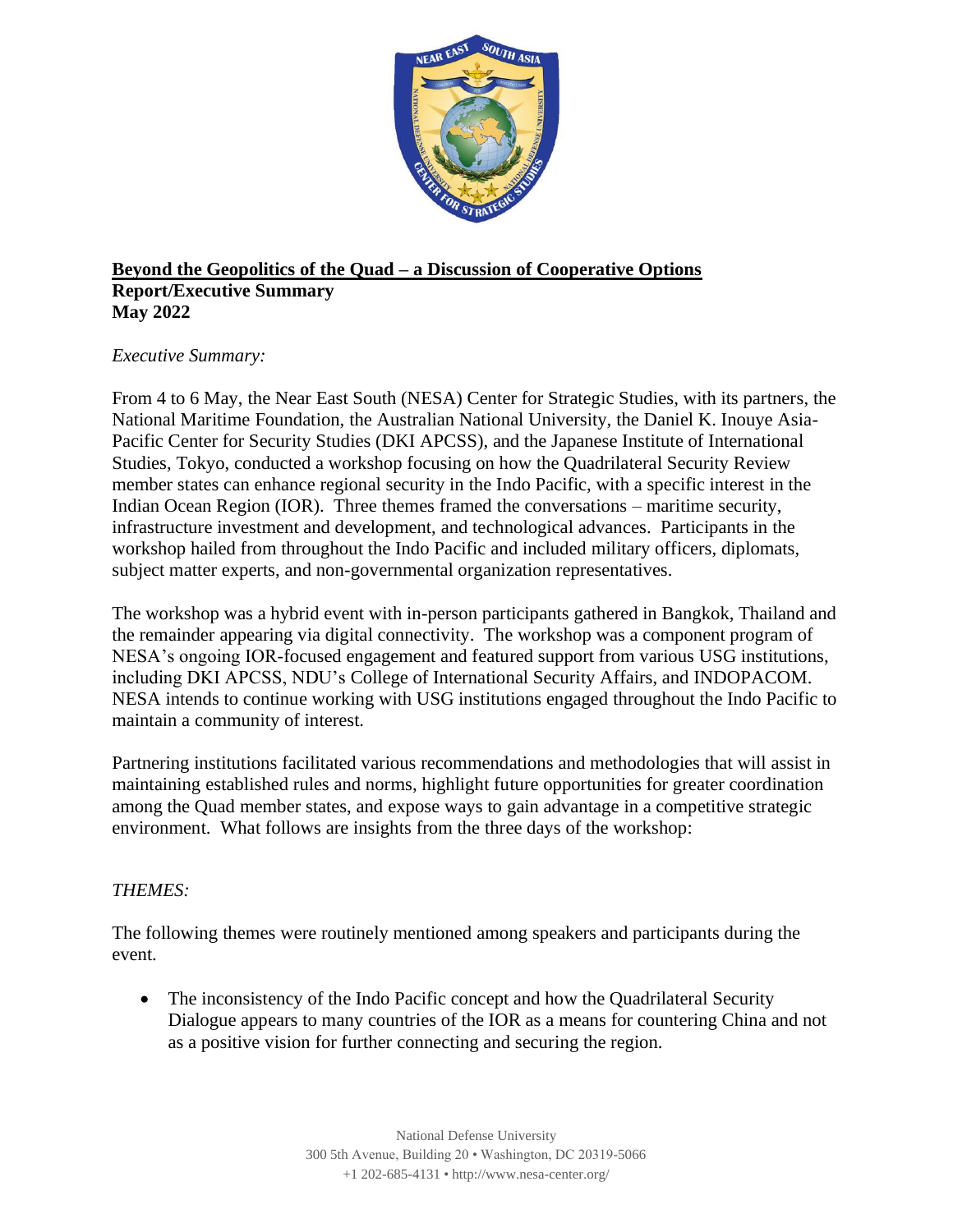- The erasure or loss of distinction between traditional and non-traditional operations in the maritime domain.
- Success of Quadrilateral Security Dialogue becoming more solidified among its member states is now met with regional anticipation of what the "Quad" will do in the region. The need to create parameters about what issues the Quad will or will not address to avoid over-inflated expectations in the region.
- How the Quad should get involved in specific sectors to help regional security in the Indo Pacific (Information Sharing, STEM, MARSEC) – particularly in cases where large-scale political solutions for strategic challenges are not available through other groupings/institutions.
- The IOR as an area of focus of the Quad member states and other partners due to logistical ease and less contentious political environment – Quad + formulations, EU cooperation, UK collaboration, French regional position, etc.  $-$  i.e. the Quad will probably need to engage with IOR states in a different way compared with Southeast Asia/Pacific.
- How smaller regional states will navigate the Quad, China, and other major actors will they choose a hedging approach in their engagement, align with a particular side, or even become locked in a strategic trap to major actor activities. Importance of the Quad being seen to provide positive alternatives to smaller regional states, and not forcing them into binary choices.
- Cascading dangers associated with environmental challenges reveals environmental security as likely the single largest challenge for the Indo Pacific. The question becomes one of how cooperation, interoperability, and information sharing can progress through efforts like HA/DR, SAR, Fusion Centers, monitoring systems (buoys/sensors), and so forth. To what extent can the Quad use existing regional structures for engagement in environmental security and provide public goods for the region?
- How the Quad can chart a course on cyber security and digital infrastructure the crafting of set standards, interconnected institutions, Public-Private Partnerships, and public information releases on scale and depth of challenges.
- Can the Quad lead conversations or assist regional conversations on the challenges associated with backdoor-coded hardware and software (such as featured in certain port systems and within the smart cities model). Government to government conversations are taking place, but the public sector must be a part of said conversations and such public revelations have not commenced.
- How can the Quad member states interconnect more effectively with regional institutions to advance security? What is the way to work with ASEAN, BIMSTEC, IOC, IORA, IONS, and other organizations to further regional leadership while providing necessary public goods?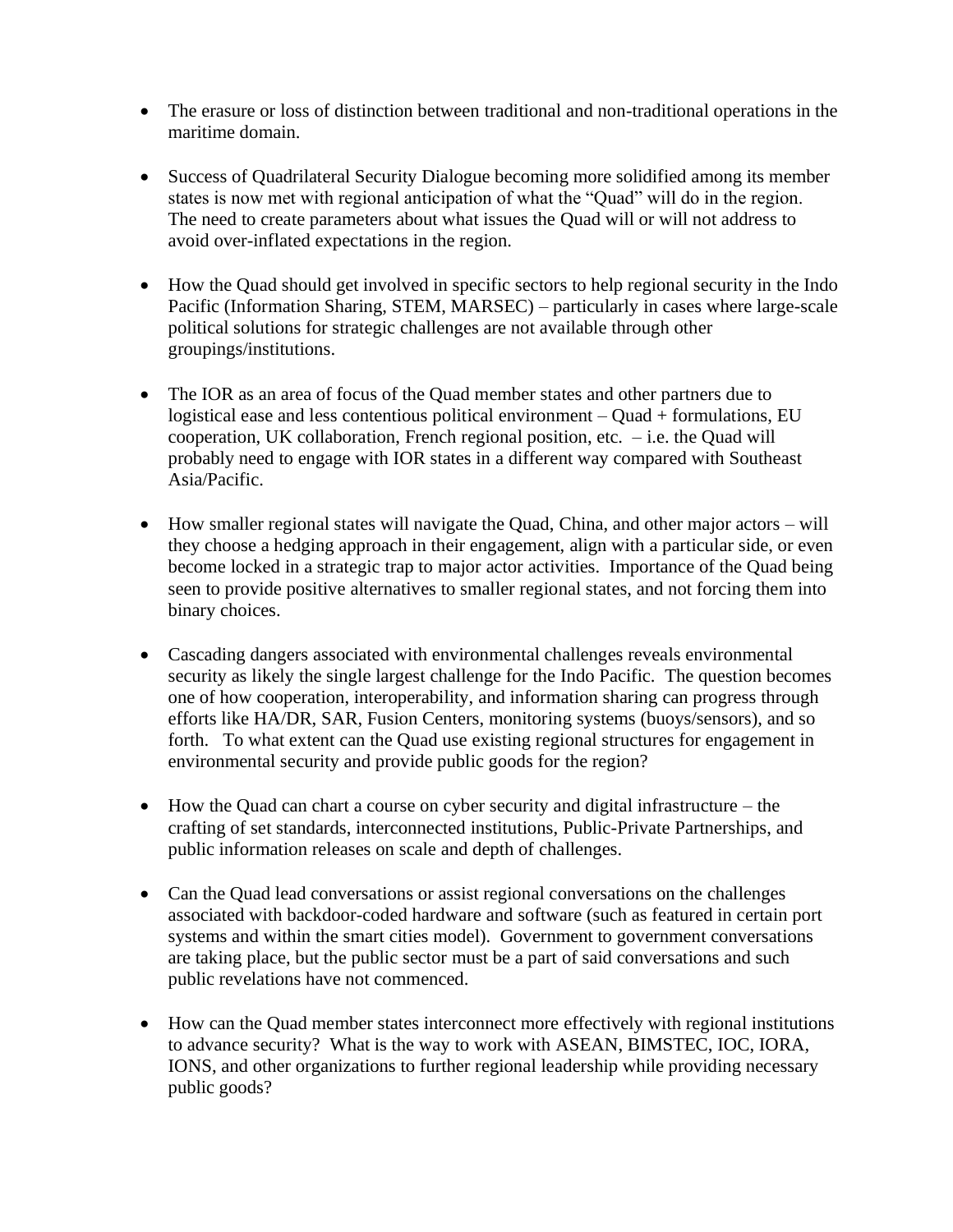- How to raise the profile of achievable aims by Quad member states in the Indo Pacific among the policymaking communities of Canberra, Delhi, Tokyo, and Washington? Working groups stood up are a wise choice, but are the recommendations being implemented into policy – and equally as important, being recognized by the region? There is also a need to manage expectations in the region as to the parameters of issues that the Quad will or will not address.
- The Quad needs to address a prominent signal from the region regarding economic opportunity. The Quad is a security concept with economic development a focus, but not the primary focus, nor is the partnership perceived as interested in economic/development factors. Development is the key objective of many Indo Pacific states. Comprehensively, how does the Quad take on a more whole-of-government approach to security?
- The need for regional actors, non-regional actors, and the Quad member states themselves to understand that efforts at greater cooperation may be messy in some cases. They will not fit nicely into existing frameworks, seams, and organizational structures. Efforts will be replicated and false starts common.
	- o One avenue for familiarizing actors with the messiness of the Indo Pacific concept is to put emphasis on information sharing. Examples are visible in the maritime domain where progress is being made through information sharing mechanisms in the public and private sectors. This could be translated into technological coordination, economic cooperation, and other sectors.

# *RECOMMENDATIONS:*

- Look to information sharing advances in the maritime domain as both an example of how to implement in other sectors, as well as to place greater policymaking attention and resourcing towards existing maritime efforts that have advanced. This includes:
	- o Liaison officers forward deployed to Information Fusion Centers and other regional maritime security institutions.
	- o Greater accessibility to digital platforms for MARSEC topics, such as SeaVision and IORIS. In addition, further advance existing efforts to bring in public sector datasets, machine learning, and technology to make such platforms more agile.
	- o Greater White Hull (Coast Guard) integration into regional efforts.
	- o Assistance in developing national MDA centers and build local information capabilities.
- Quad member states should forward deploy to the region more export control officers to assist in technological integration, hurdles, and access – the equivalent of U.S.
- Quad member states should consider deploying their equivalents of Export Control Officers throughout the Indo Pacific to further the development of standardization, especially in technology, and to help deepen commercial partnerships among nations.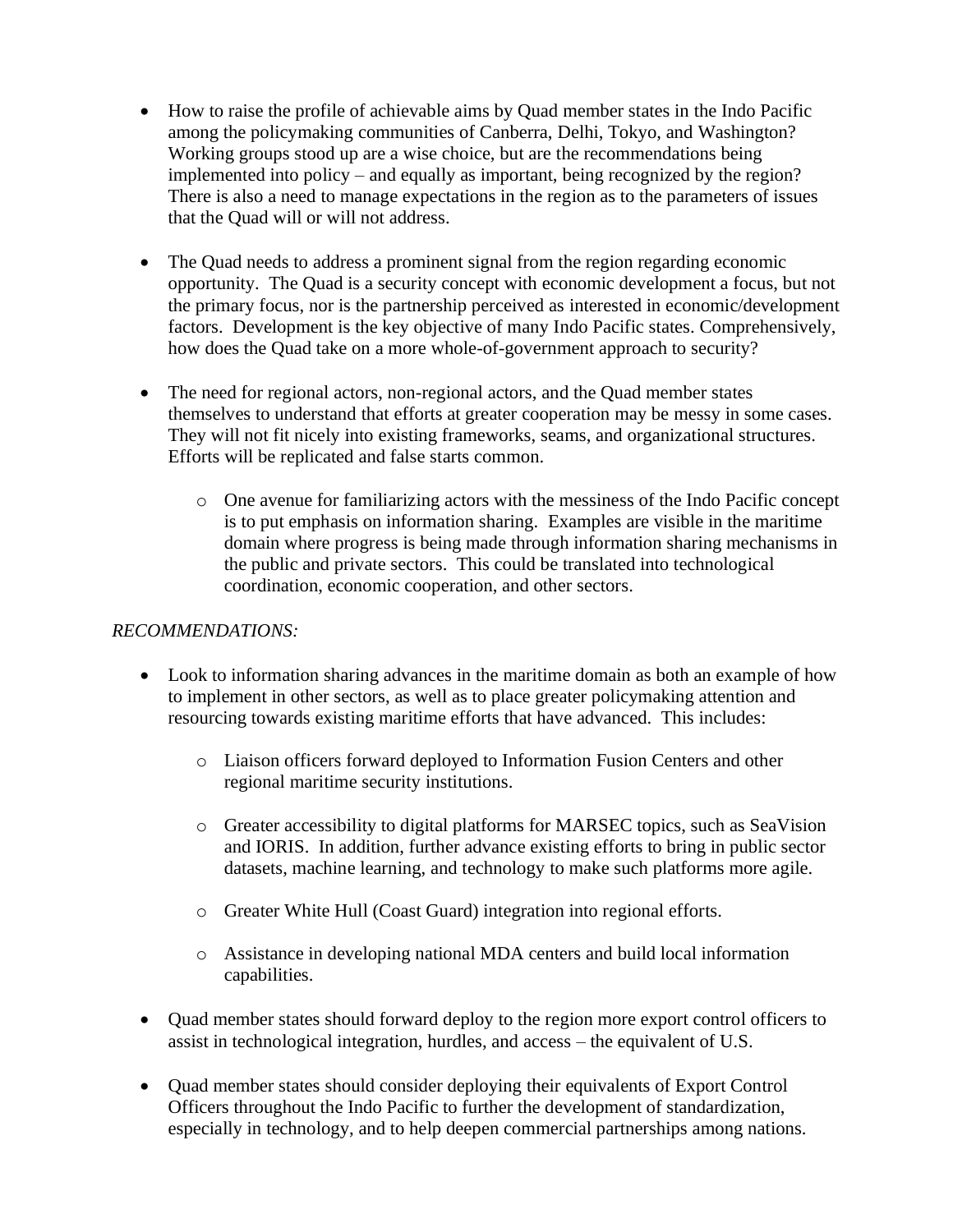- 'Naming and Shaming' works for when it comes to bad actors undermining international standards, international rules/norms, and territorial sovereignty. The region wants to know of these violations and the Quad member states can assist in that effort through information sharing, pursuit of common security standards, revealing use of autonomous/unmanned system beyond expectation, and other similar offerings.
- Environmental security can be both a way for Quad member states to provide valued public goods to the IOR and wider Indo Pacific but could also be a means by which to develop a regional grouping of like-minded actors. This concept of environmental security should go beyond HA/DR functions and climate change. It should include IUU Fishing, responding to shipping accidents, information sharing on oceanic ecology and transnational crime.
- Quad member states should offer STEM fellowships for Indo Pacific region (similar to Boren Fellowship) and if they already have a program in place, it should receive expanded funding.

# **WORKSHOP RECORD**:

Beyond the Geopolitics of the Quad – a Discussion of Cooperative Options 4-6 May 2022

# DESCRIPTION:

This program's focus is how the Quad arrangement can serve its larger purpose of ensuring the continuation of shared rules and norms within the international system by addressing challenges in the Indo-Pacific. The program narrows down the area of interest to the Indian Ocean Region (IOR) and in addition to representatives from the four Quad countries, various IOR littoral partners will be included in the program.

To pursue this effort, NESA will work with its sister center, DKI APCSS, along with the National Maritime Foundation of India, the Australian National University, and the Japanese Institute of International Affairs, Tokyo. Government representatives will also take part.

The program will include plenary sessions designed to introduce specific elements of the challenges in the IOR (and wider Indo-Pacific) with an emphasis on practical ways that Quad members and like-minded partners can work together to meet these challenges. From these plenary sessions, the larger plenary will be broken down into working groups to discuss potential cooperative initiatives to address challenges in maritime security, economic and technical development, and technological/information hurdles. The event follows the Chatham House rule. A comprehensive public report of the event's proceedings will be made available to all participants after the event's conclusion.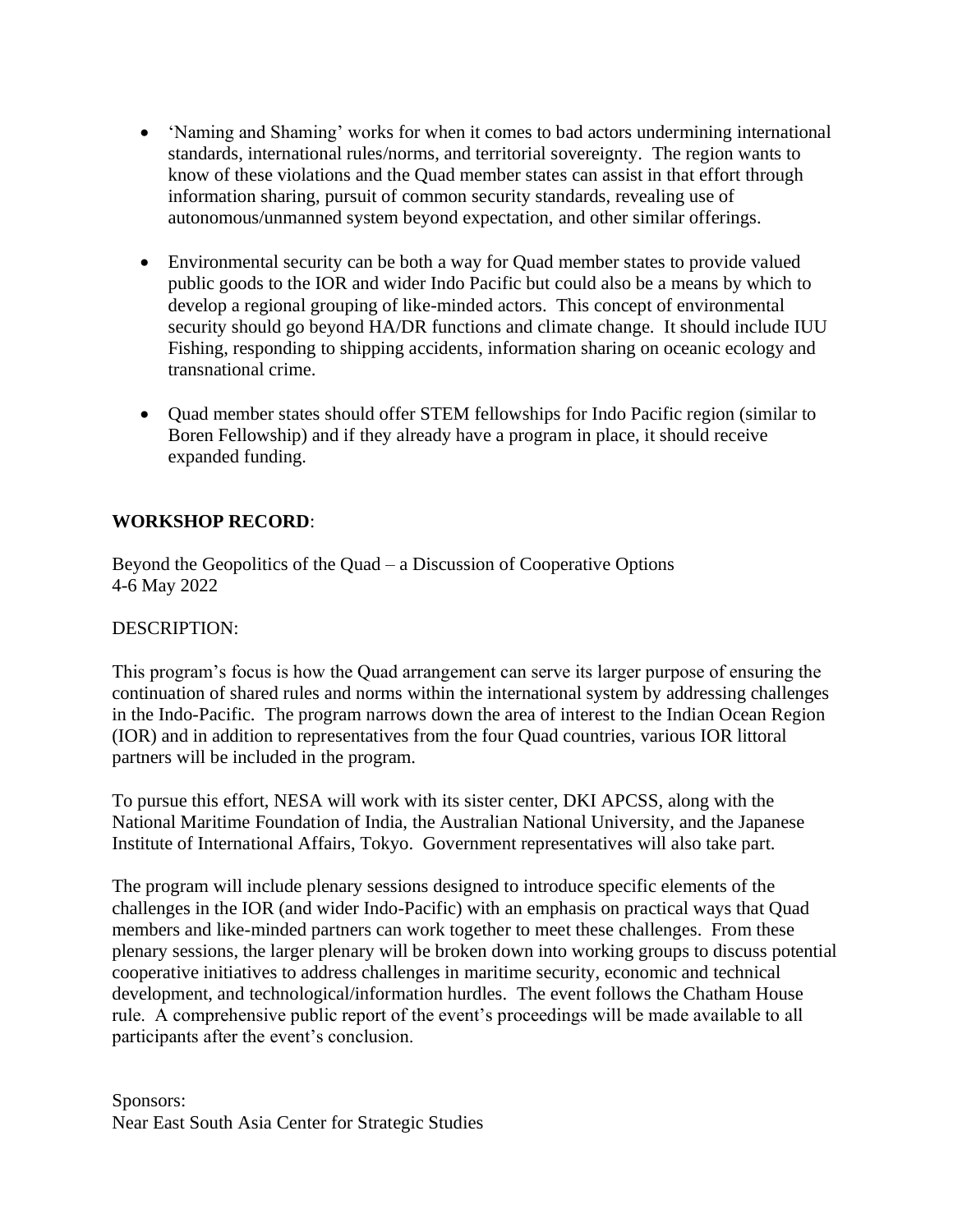Daniel K. Inouye Asia-Pacific Center for Security Studies National Maritime Foundation Japanese Institute of International Affairs, Tokyo Australia National University

#### **Tuesday, 3 May**

All Day Participants Arrive; Transport to Hotel; Hotel Check-In (all participants will receive course booklet upon check-in) All participants will receive a PCR Covid Test upon arrival at hotel

\_\_\_\_\_\_\_\_\_\_\_\_\_\_\_\_\_\_\_\_\_\_\_\_\_\_\_\_\_\_\_\_\_\_\_\_\_\_\_\_\_\_\_\_\_\_\_\_\_\_\_\_\_\_\_\_\_\_\_\_\_\_\_\_\_\_\_\_\_\_\_\_\_\_\_\_\_\_

#### **Wednesday, 4 May**

- 0700 0900 Breakfast at Leisure
- 0900 0930 Pre-Workshop Coffee, Tea, and Refreshment
- 0930 0945 Introduction of Workshop Speaker: Mr. Jeff Payne, NESA
- 0945 1030 Kickoff Session Moderator: Mr. Jeff Payne, NESA Speaker 1: Mr. Jeff Payne, Near East South Asia Center for Strategic Studies Speaker 2: Commodore Debesh Lahiri, Executive Director, National Maritime Foundation Speaker 3: Dr. David Brewster, Senior Research Fellow, National Security College, Australian National University Speaker 4: Dr. John Hemmings, Professor, Daniel K. Inouye Asia-Pacific Center for Security Studies
- 1030 1045 Coffee/Tea Break
- 1045 1215 1st Session: The IOR Challenge Set; Views of the Region Moderator: Commodore Debesh Lahiri, National Maritime Foundation Speaker 1: Dr. Jonathan Fulton, Assistant Professor of Political Science, Zayed University Speaker 2: Dr. Frédéric Grare, Senior Policy Fellow, Asia Programme, European Council on Foreign Relations Speaker 3: Dr. Tanvi Madan, Senior Fellow, Project on International Order and Strategy and Director, The India Project, Brookings Institution
- 1215 1345 Lunch
- 1345 1515 2nd Session: Enhancement of Traditional Security and Quad Engagement Options Moderator: Mr. Jeff Payne, NESA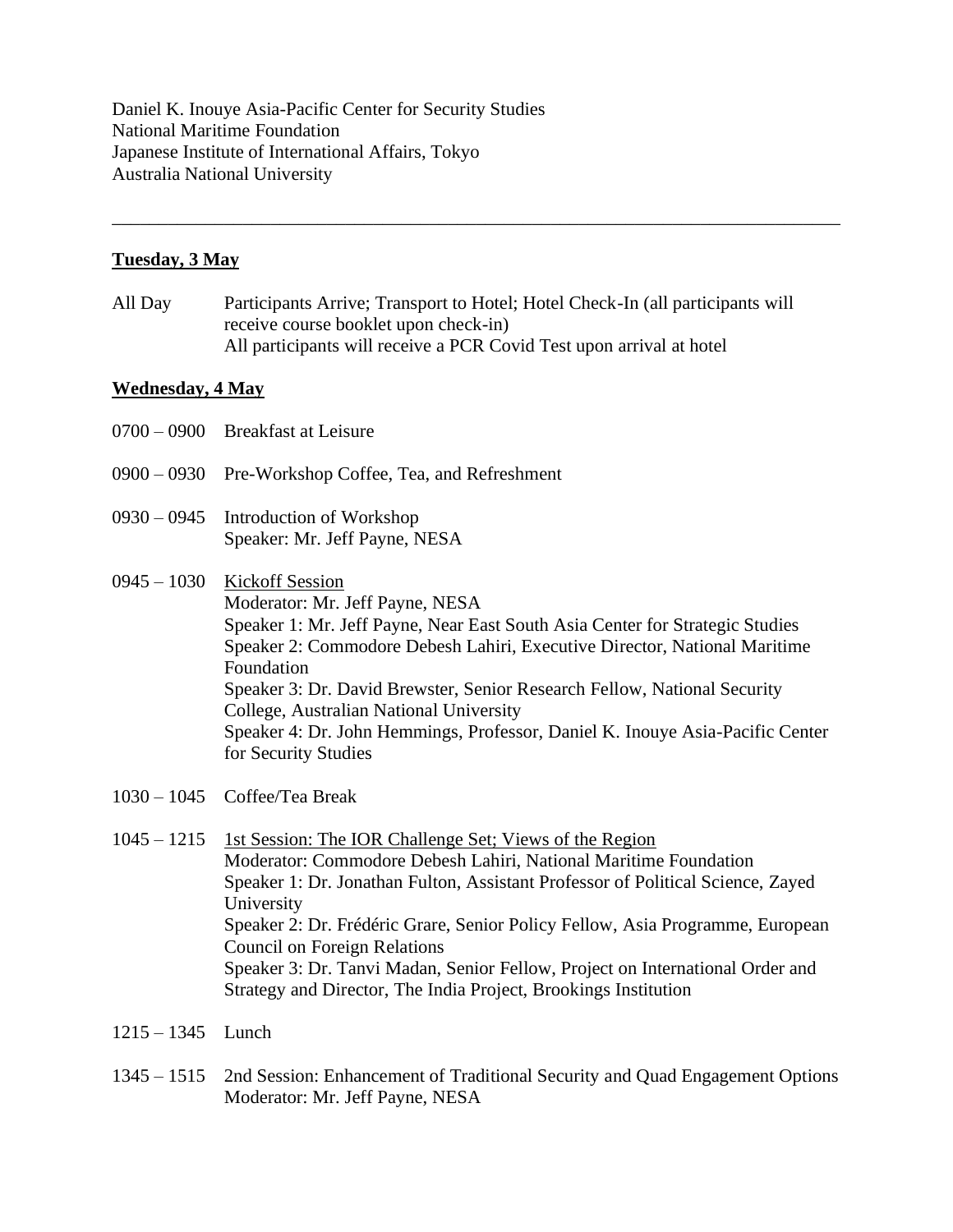Speaker 1: Dr. Tsutomu Kikuchi, Professor of International Political Economy, Aoyama Gakuin University and Senior Adjunct Fellow, Japanese Institute of International Affairs, Tokyo (Remote Participation) Speaker 2: Ms. Veerle Nouwens, Senior Research Fellow, International Security Studies Department, Royal United Services Institute Speaker 3: Mr. Asanga Abeyagoonasekera, Senior Fellow at the Millennium Project (Remote Participation)

- 1515 1545 Coffee/Tea Break
- 1545 1700 Topical Breakout Session 1

Participants will serve in one of three small group themed breakout sessions and within the confines of that theme, seek to develop ways of building new cooperative opportunities, expand or refine existing engagement forums, and/or propose new mechanisms for addressing challenges relevant to the larger theme. The emphasis is to work on means of cooperation that are politically viable, effectively scaled, and policy specific.

Group 1: Quad Engagement Options in Maritime Security, administered by NMF Group 2: Quad Engagement Options in Economic and Technical Development, administered by ANU Group 3: Quad Engagement Options in Technology and Information, administered by DKI APCSS

1700 Day 1 Concludes

#### **Thursday, 5 May**

- 0700 0845 Breakfast at Leisure
- 0900 0910 Intro to Day 2 Speaker: Mr. Jeff Payne, NESA
- 0910 1100 3rd Session: Security Beyond "Traditional" Lenses Cyber Complexities, Environmental Challenges, and Quad Engagement Options Moderator: Commodores Debesh Lahiri, National Maritime Foundation Speaker 1: Dr. David Brewster, Senior Research Fellow, National Security College, Australian National University Speaker 2: Ms. Mihoko Matsubara, Chief Cybersecurity Strategist, NTT Corporation (Remote Participation) Speaker 3: Ms. Sreoshi Sinha, Associate Fellow, National Maritime Foundation Speaker 4: Professor Sanjay Chaturvedi, Professor and Chairperson, Department of International Relations, South Asian University New Delhi
- 1100 1115 Coffee/Tea Break
- 1115 1245 4th Session: Rules, Norms, and Trust A Conversation to Assist Quad Collaboration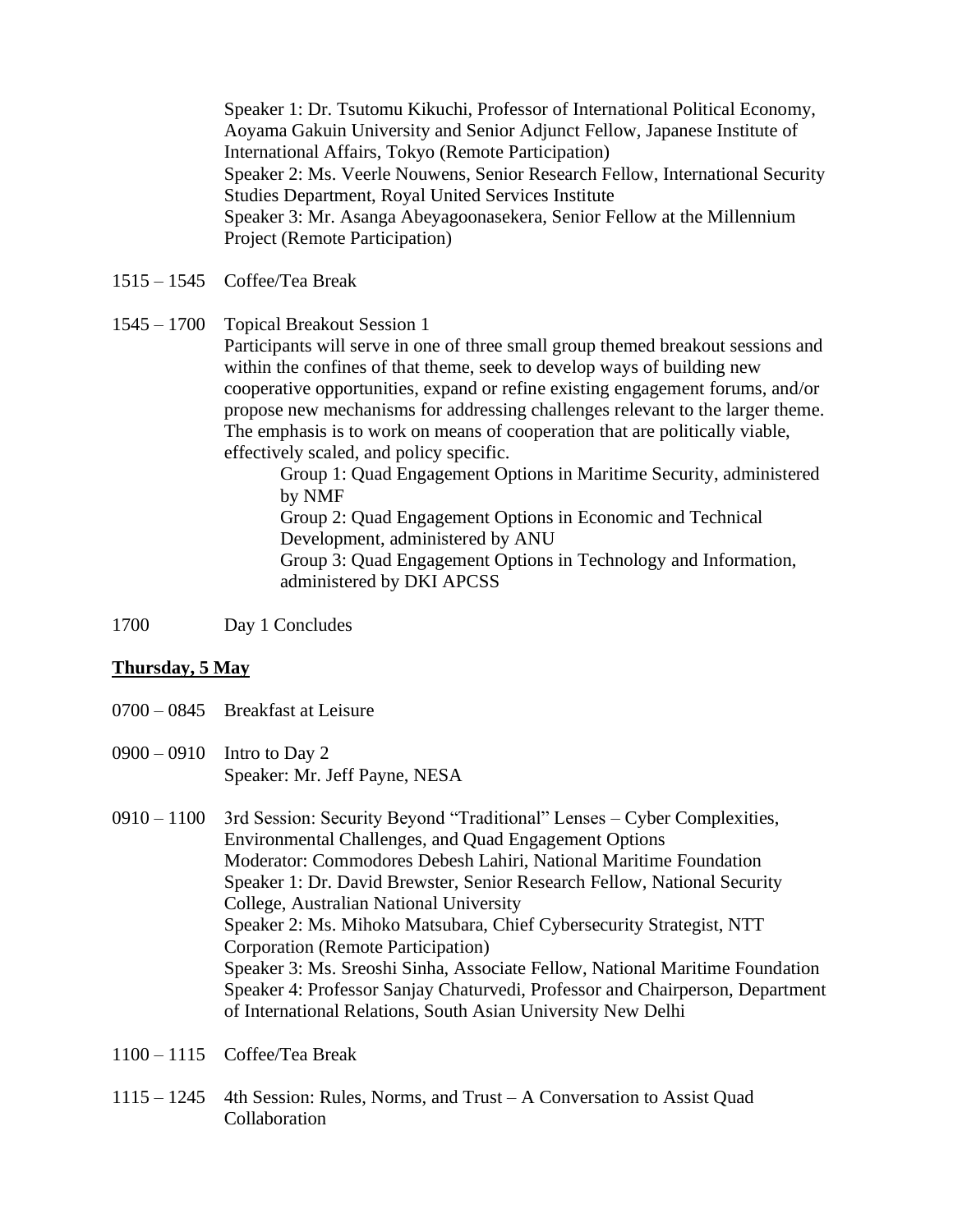Moderator: Mr. Jeff Payne, NESA

Speaker 1: Ms. Apila Sangtam, Associate Fellow, National Maritime Foundation Speaker 2: CF (ret) Marianne Peron-Doise, Researcher, North Asia (Japan and Korea) and International maritime security, the Institute for Strategic Research at the Military School (IRSEM) (Remote Participation)

1245 – 1345 Lunch

1345 – 1500 Topical Breakout Session 2 Group 1: Potential Quad Initiatives in Maritime Security, administered by NMF Group 2: Potential Quad Initiatives in Economic and Technical Development, administered by ANU Group 3: Potential Quad Initiatives in Technology and Information, administered by DKI APCSS

- 1500 1515 Coffee/Tea Break
- 1515 1705 5th Session: Emerging Complexities and Ports Approaches to Digital Security for Key Infrastructure Moderator: Mr. Jeff Payne, NESA Speaker 1: Dr. John Hemmings, Professor, DKI APCSS Speaker 2: Commodore Ang Chin Hup, Maritime Institute of Malaysia Speaker 3: Dr. Rajiv Shah, Fellow, Australian Strategic Policy Institute (Remote Participation) Speaker 4: Mr. Ryan Fedasiuk, Research Analyst, Center for Security and Emerging Technology, Georgetown University
- 1705 Day 2 Concludes

# **Friday, 6 May**

- 0700 0845 Breakfast at Leisure
- 0900 0910 Intro to Day 3 Speaker: Mr. Jeff Payne, NESA

0910 – 1000 Topical Breakout Results Moderator: Mr. Jeff Payne, NESA Group 1: Maritime Security Presenter Group 2: Economic and Technical Development Presenter Group 3: Technology and Information Presenter

- 1000 1015 Coffee/Tea Break
- 1015 1205 6th Session: Strengthening Partnerships and More Efficient Actions to Address Security Gaps, Seams, and Overlooked Threats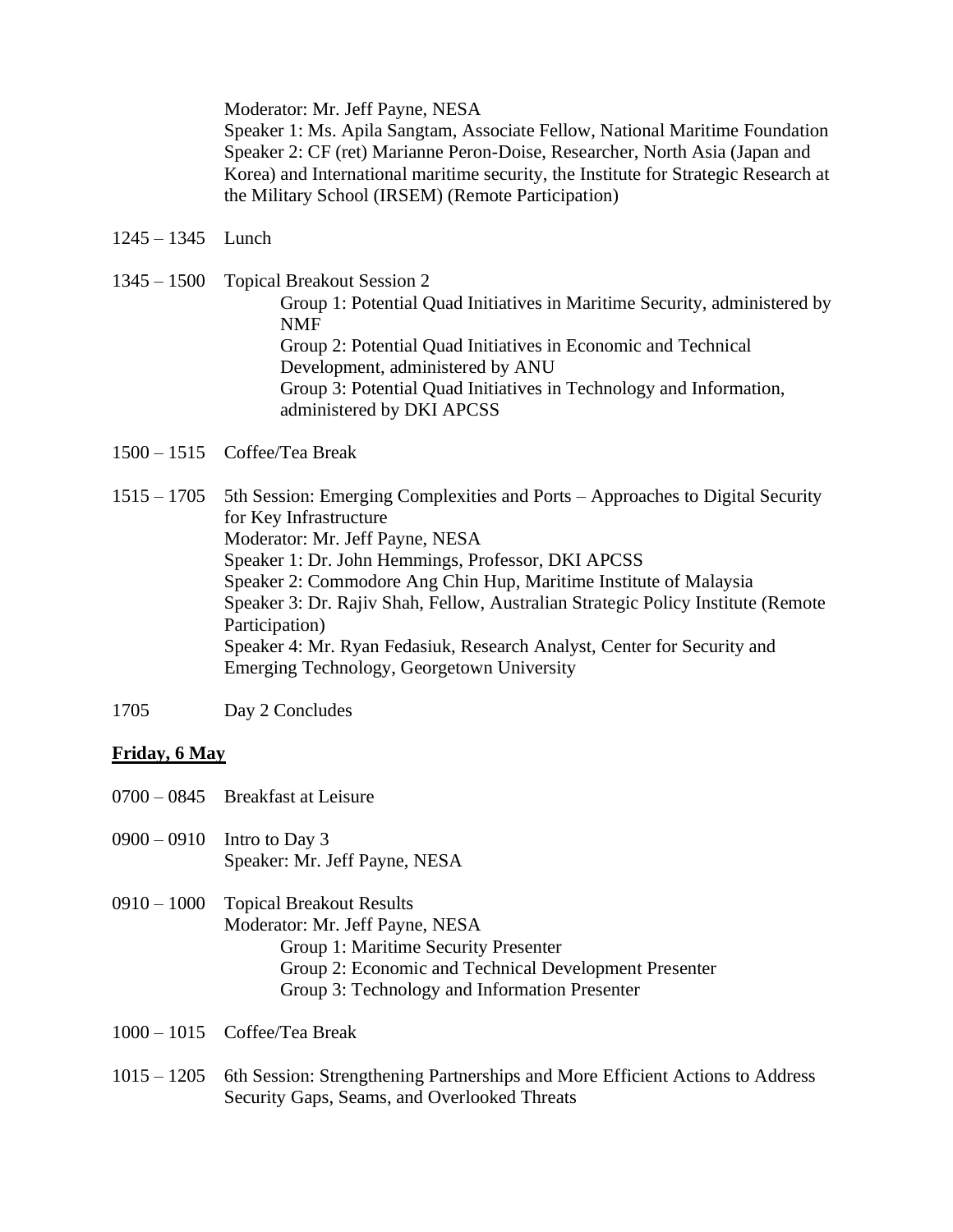Moderator: Dr. David Brewster, Senior Research Fellow, National Security College, Australian National University Speaker 1: Dr. Geoffrey Gresh, Professor of International Security Studies, College of International Security Affairs (CISA), National Defense University Speaker 2: Dr. Shahab Enam Khan, Department of International Relations, Jahangirnagar University and Research Director, Bangladesh Enterprise Institute Speaker 3: Mr. Antoine Levesques, Research Fellow for South Asia, IISS Speaker 4: Dr. Asyura Salleh, Consultant, United Nations Office on Drugs and Crime (Remote Participation)

1205 – 1300 Designing Specialized Collaboration Session 1 This session charges the small groups to design a practical and pattern-breaking framework for partnering states in the Indo Pacific to be on a stronger footing for addressing challenges. It can be an existing institution that is repurposed or a proposal for a new collaborative effort, but no matter the course chartered, it should emphasize the breaking down of silos both within states and among states. Group 1, administered by ANU Group 2, administered by DKI APCSS

- 1300 1400 Lunch
- 1400 1500 Designing Specialized Collaboration Session 2; Finalize Plans Group 1, administered by ANU Group 2, administered by DKI APCSS
- 1500 1515 Coffee/Tea Break
- 1515 1600 Design Session Results Moderator: Mr. Jeff Payne, NESA Group 1 Presenter Group 2 Presenter
- 1600 1645 Final Session Views from Organizers Moderator: Mr. Jeff Payne, NESA Speaker 1: Mr. Jeff Payne, Near East South Asia Center for Strategic Studies Speaker 2: Commodore Debesh Lahiri, Executive Director, National Maritime Foundation Speaker 3: Dr. David Brewster, Senior Research Fellow, National Security College, Australian National University Speaker 4: Dr. John Hemmings, Professor, Daniel K. Inouye Asia-Pacific Center for Security Studies
- 1645 1700 Farewells, Thanks, and Conclusion
- 1700 Participants begin to depart based upon local Covid-19 travel protocols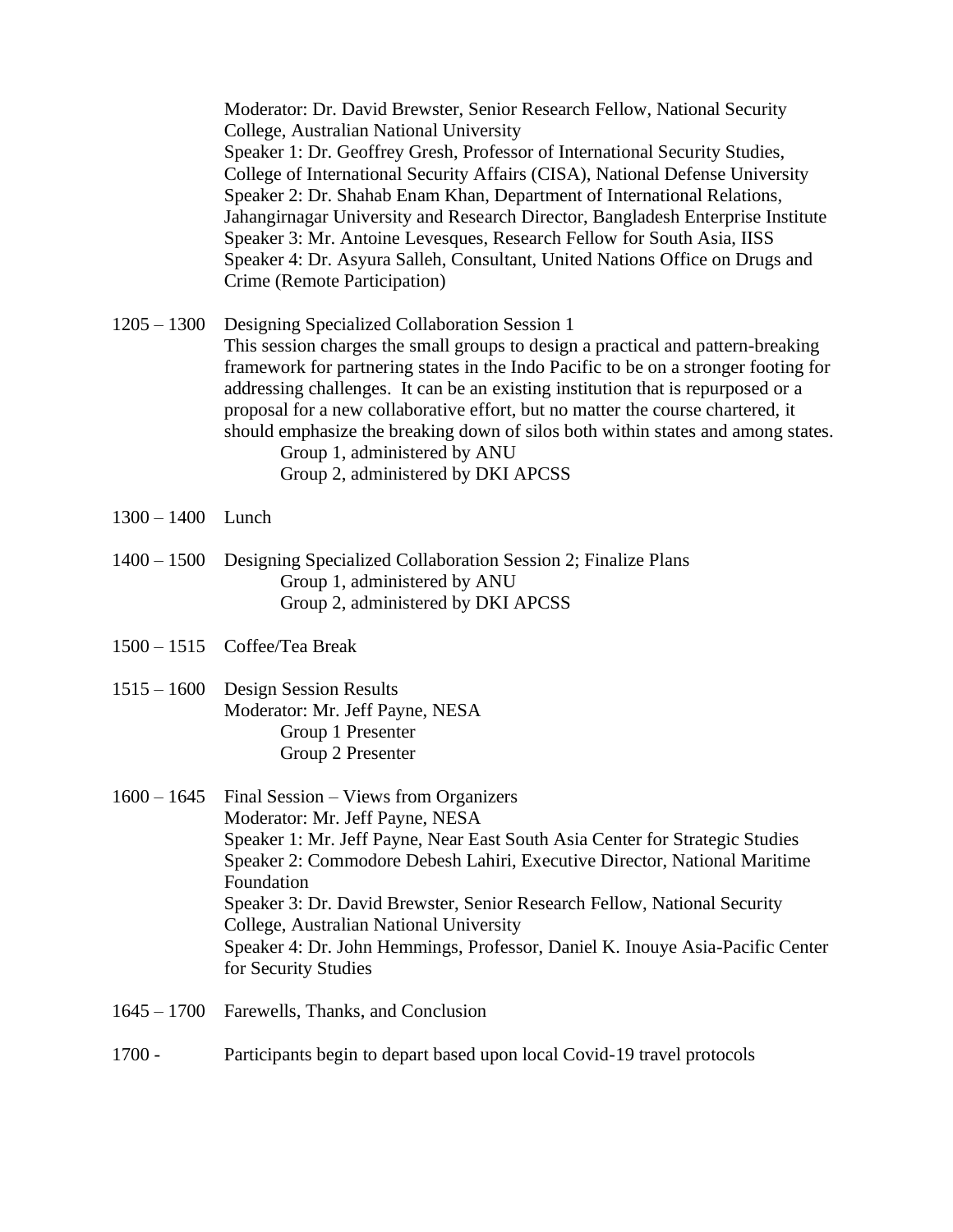### **BREAKOUT RESULTS**:

#### Breakout Instructions:

#### *Topical Breakout Sessions*:

Participants will serve in one of three themed breakout groups and within the confines of that theme seek to clarify cooperative mechanisms and engagement opportunities that should be pursued. By nature, the ideas generated should be relevant to the larger Indo Pacific, but it is also requested that your deliberations have ties to ways in which specific Quad Member States (or the larger grouping of the Quad) can be of assistance to the region. The emphasis is to work on means of cooperation that are politically viable, effectively scaled, and policy specific to the theme.

For instance, there could be a problem set facing smaller Indo Pacific states that traditionally does not feature highly in the priority lists of larger states. The group could discuss how such problem sets matter to all actors, how to communicate more effectively within policy communities about the challenges, and offer aims/goals for future action. There is no limit to the number of proposals the group can craft, so long as they align with the theme of each group.

Breakout 1, Group 1

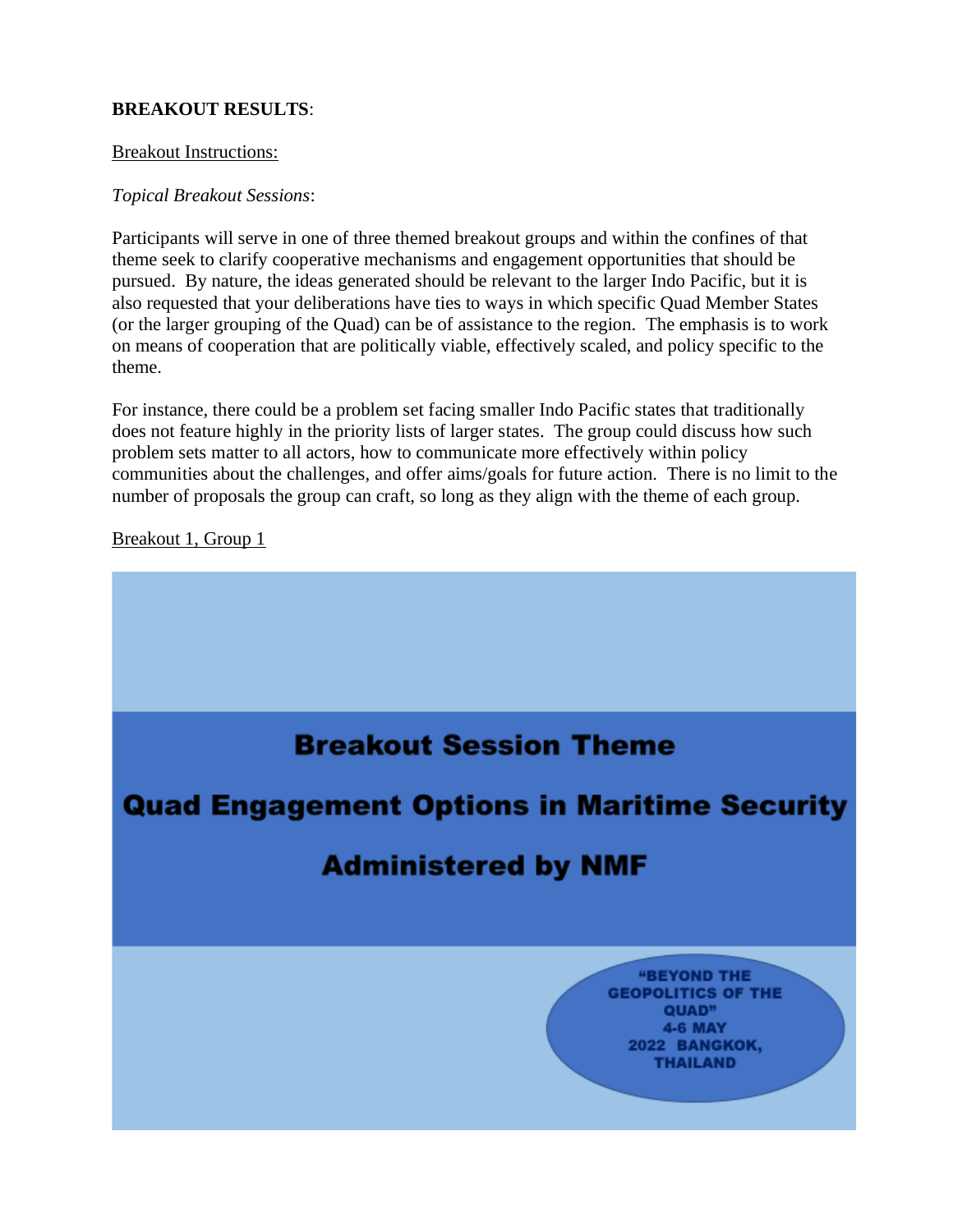# **Discussions**

- . Important Aspects Briefly Discussed Under the **MARSEC Component**
- **· Lawfare**
- **· Information Sharing**
- **· Security of Submarine Cables**
- **· Importance of Naval Exercises** 
	- . Malabar, Milan, Sea Dragon, RIMPAC
	- . Bilateral/ Trilateral/ Multilateral Exercises
	- . CORPATS/PASSEX/SEACAT

| <b>End of Day-1</b>                                                                                                                                                                                                                                     |
|---------------------------------------------------------------------------------------------------------------------------------------------------------------------------------------------------------------------------------------------------------|
| PHROW AWA<br>ASIS                                                                                                                                                                                                                                       |
| F.P OLEANS INITIATIVE<br>(FRAMEWORK)<br>VI MARSEL - IMPO TRADITIONAL/NON-TRAD<br>ALIC<br>2 ECOLOGY<br>LAWFARE<br>3 RESOURCES<br>ORGS<br>4. CAPACITY BLDG-BPC<br>INFO<br>$5. DRRM - TMO$<br>SUB CABLES'<br>6. SCI/TECH/AC<br>TRADE/CONNECT/TRANSPORT-JPN |
| ADIP MARSEL WGC<br>EXERCISES: "MALABAR", MILLAN, SEA DRAGON<br>BILAT/AUSINDEX/JIMEX/RINPAL<br>PASSE CATS<br>MOR: IFC IOR<br>INTEL SHARING<br>INFO<br>CRIMARIO<br>UDA SFAVISION                                                                          |
| TO BE<br>MODEL?                                                                                                                                                                                                                                         |
| END STATE QUAD LEAPS ENHANCED ATARCTON                                                                                                                                                                                                                  |
| EXERCISES SON ICCAT/ALLUTION CIRL/SAR<br>CG/CONSTABULARY DUTTES/ITC-ICAL<br>TRACKEP/COORD CAPACITY RUDO<br>LAPUBLISH<br>EXCORPAIS                                                                                                                       |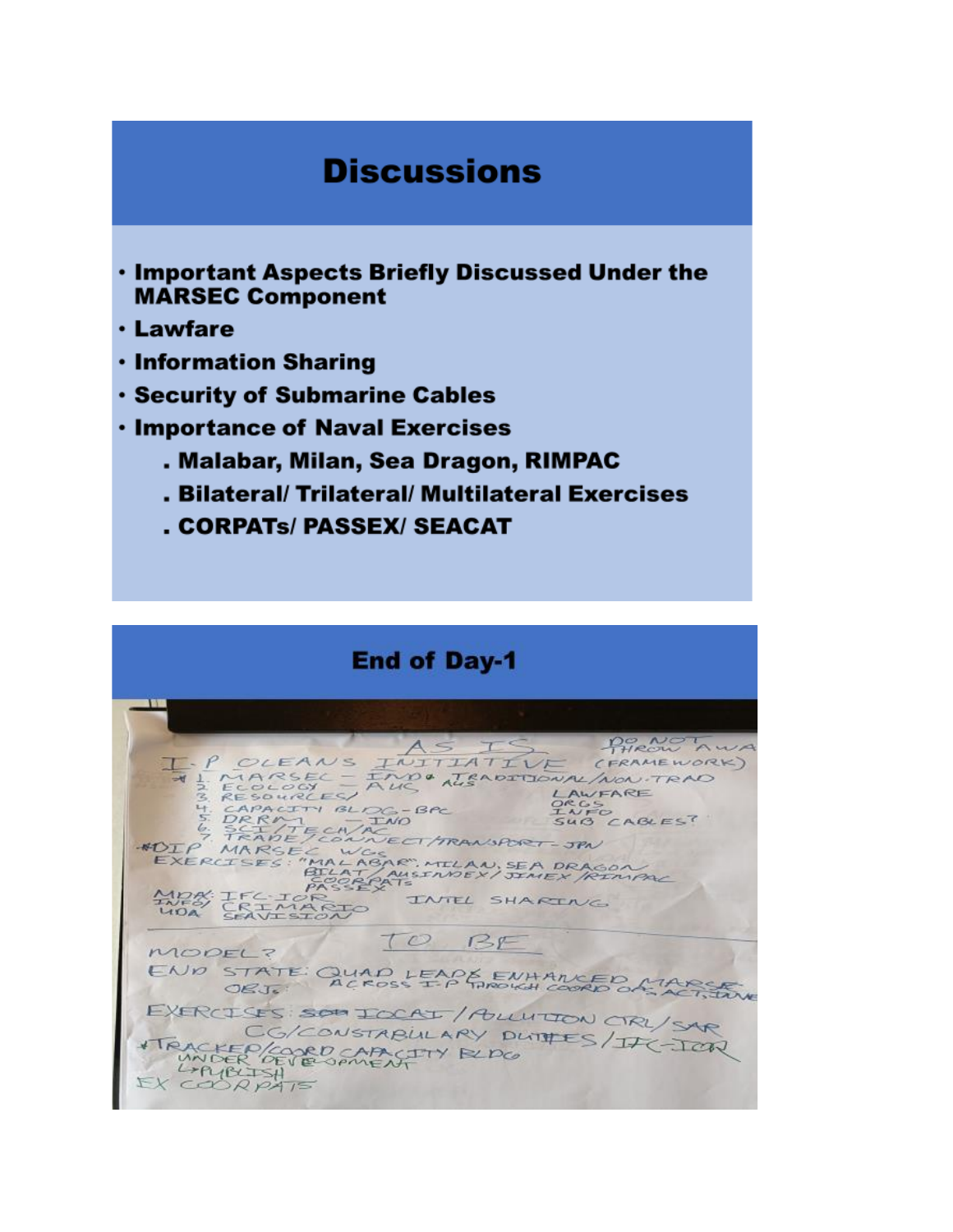# **Discussions** Day 2

**Towards Enhanced Maritime Security** unanimous agreement was reached to leave the hard component like Malabar, Milan, La **Perouse Exercises: Some of which includes Under Water Domain Awareness** 

# **Broad Agreement**

- 1. Strengthen rules based international order at sea in the IOR
- 2. Work around the BOB and the Island Nations
- **3. Revive the Multinational Forums SOPs**
- 4. Utilisation of available surface assets and **MPRAs**
- 5. Liaison Naval Officers/Observers in IFC-IOR (India) and the Fusion Centre in Singapore
- **6. Reciprocal Logistics Support Agreements**
- **7. Seamless Exchange of Communication**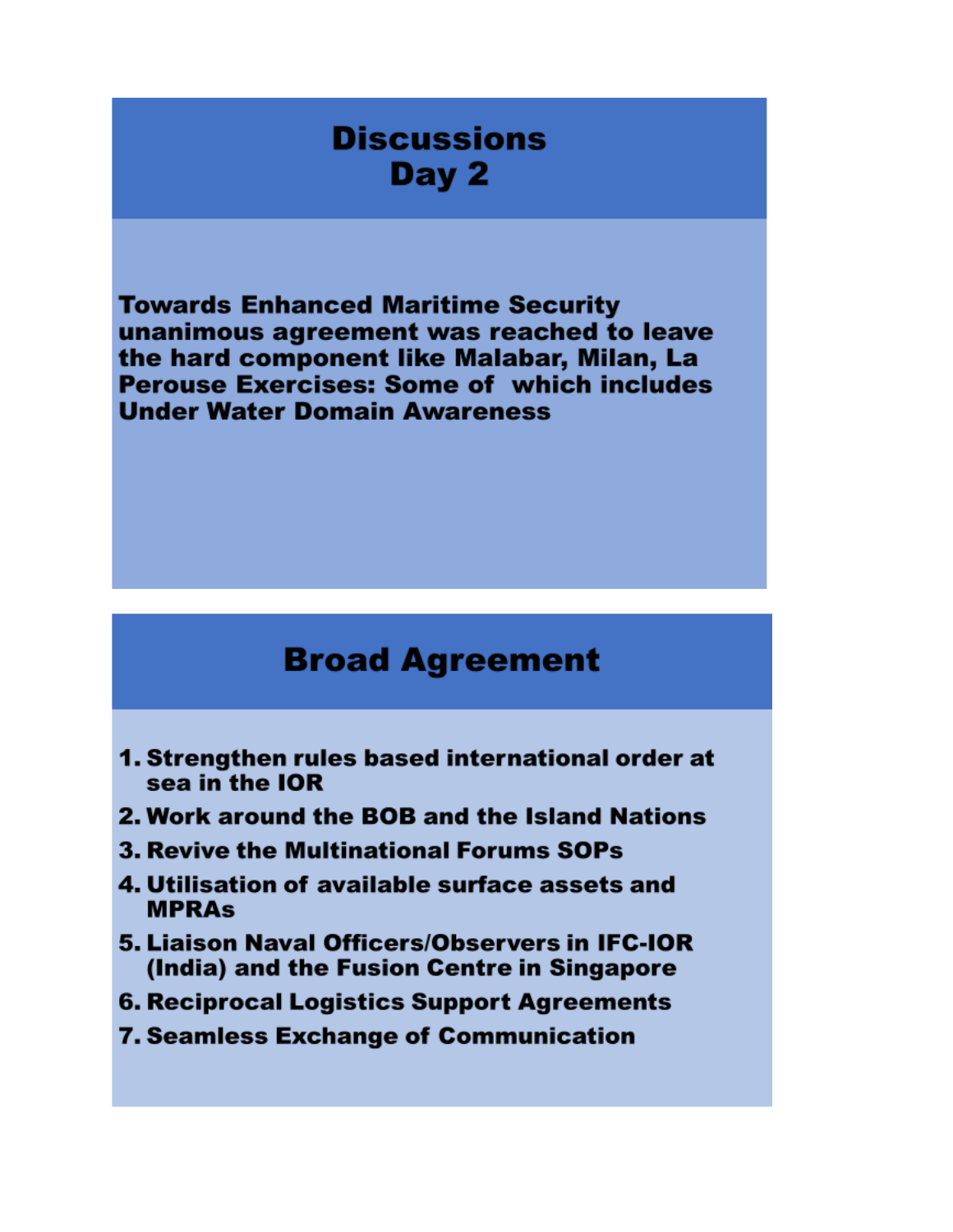# **Recommended Participating Countries**

- 1. Australia
- 2. Bangladesh
- 3. France
- 4. India
- 5. Indonesia
- 6. Japan
- 7. Kenya
- 8. Madagascar
- 09. Maldives **10. Mauritius 11. Mozambique 12. Seychelles**
- **13. Singapore**
- 14. Sri Lanka
- 15. Vietnam
- **16. UK**
- **17. USA**

# **Other Aspects Discussed**

- **· Protection of Undersea Cables**
- . Ability to repair them by Mobilising Private **Industry**
- · Strategic mobility through Sea Lift
- . Help to Submarines/Vessels in distress (including **Chinese)**
- **Maritime Administration agencies** • Various in different countries
- . National Maritime Security Coordinator- India
- . Single Point of Contact for MARSEC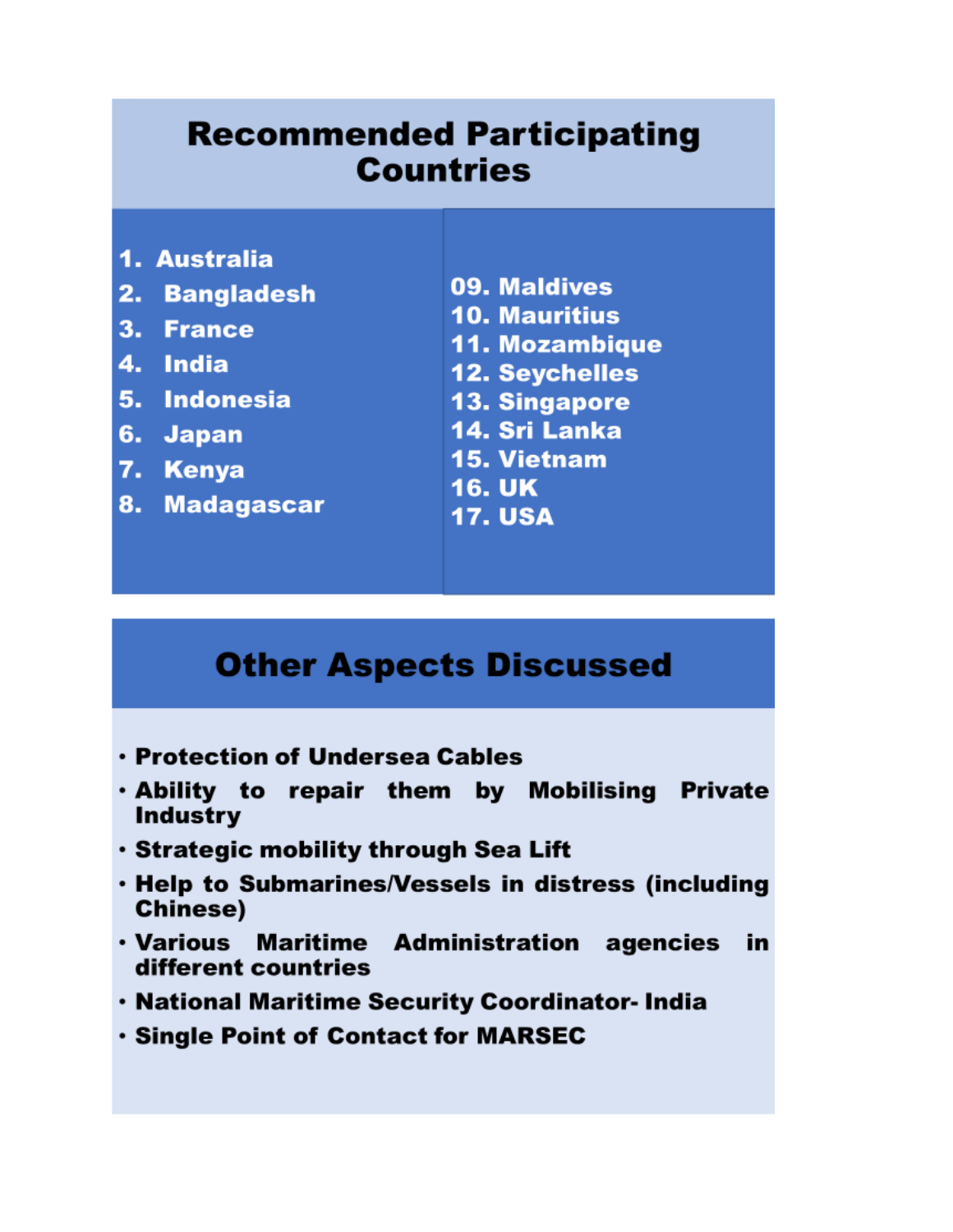

# **Final Recommendation**

**IOCAT (Indian Ocean Cooperation and Training) Exercise with** the recommendation that India and Australia take the lead and include ASEAN countries and Island Nations in the region with active involvement of the Regional Coast Guard and Maritime **Police to focus on:** 

#### . HADR

- . Countering IUU Fishing
- . Checking Illegal Human Migration
- . Transnational Crime
- . Search & Rescue
- . Maritime Pollution Response
- . Anti-Piracy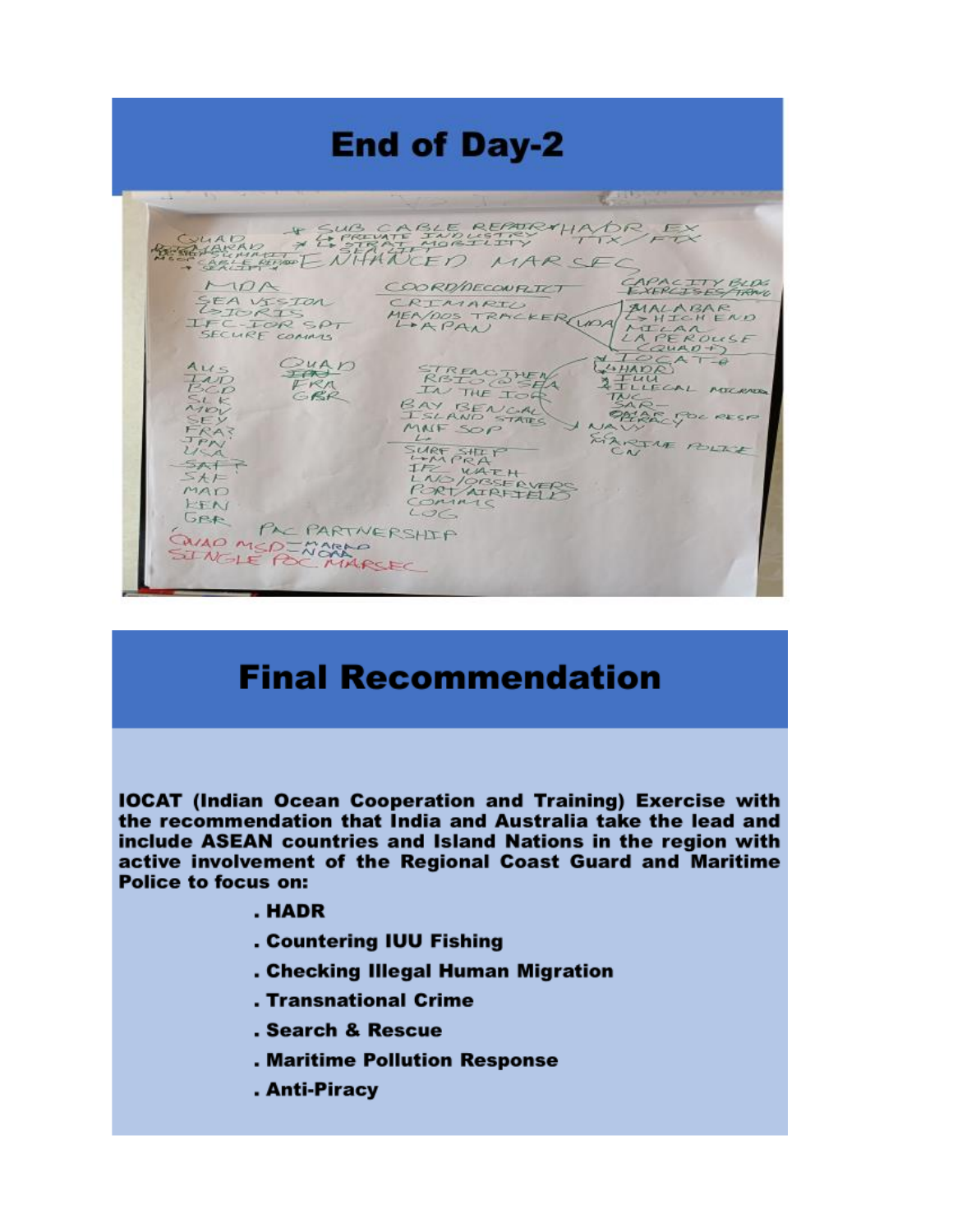"Beyond The Geopolitics of The Quad" 4-6 May 2022 Bangkok, Thailand

**Quad Engagement Options in Economic** and Technical Development (Group 2)

**DISCUSSION FOCUS ND PERSTINENT QUESTIONS ANSWERED** 

#### What is relevant to Quad? What does the Quad wants to become? What does it actually want to do?

The response found to this question highlighted that we can travel beyond the visual range, with a vision into the future. This also echoes the workshop's theme and signifies that the strings can be tugged beyond the fences. As a result of this response, we were able to visualize the Quad in many roles that it may play in the future.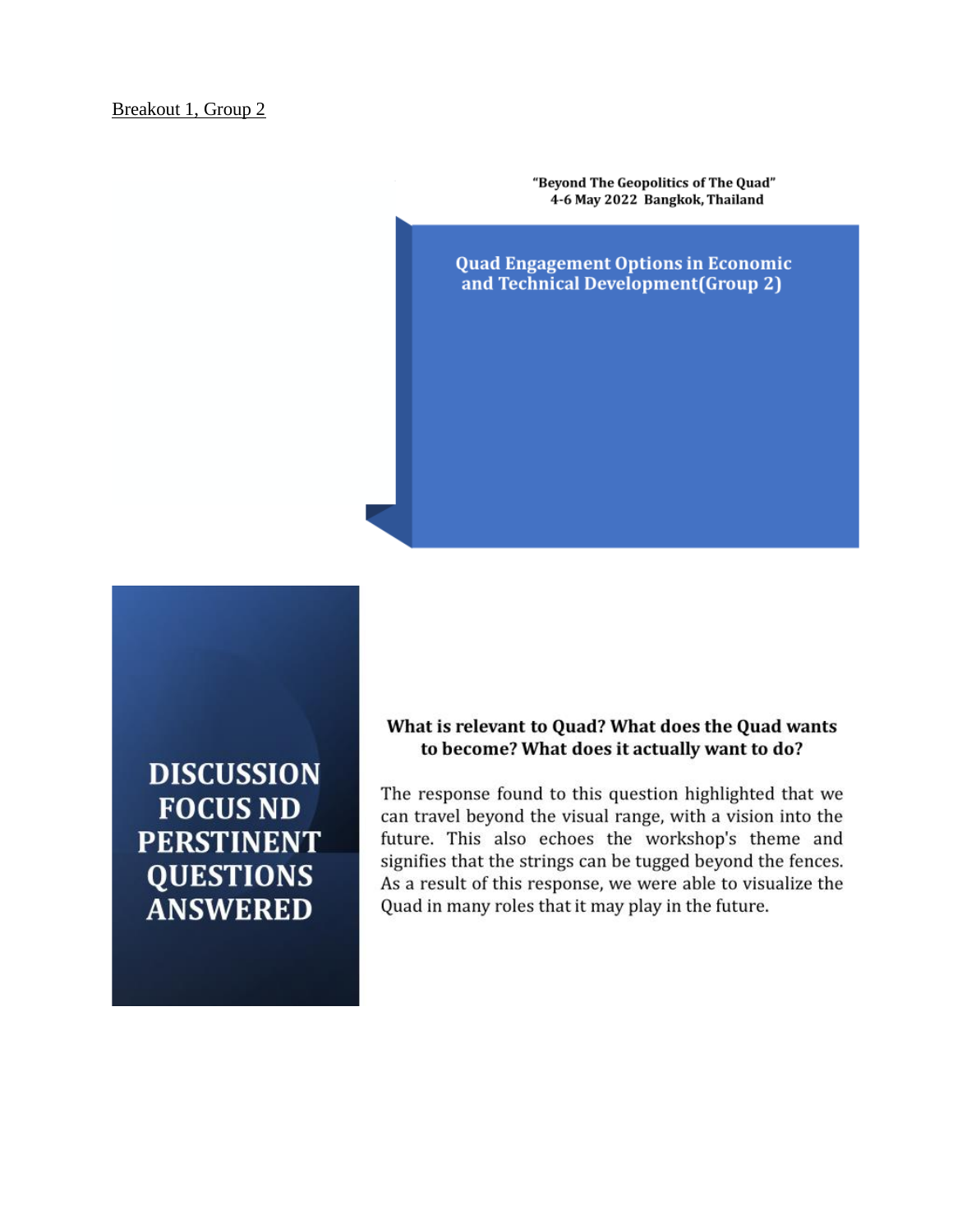# **DISCUSSION FOCUS ND PERSTINENT QUESTIONS ANSWERED**

# There are a plethora of organizations within the region, addressing various issues, how would Quad be different in this scenario or what would qualify as a Quad initiative?

The response found to this question highlighted that the "The Quad's" central purpose is to promote a region-wide comprehensive approach to technology policy with proactive and practical multilateralism, as well as to ensure a "free, open, prosperous, and inclusive Indo-Pacific region based on shared values and principles and respect for international law." It also has a security purpose, to help in NTS threats, such as terrorism.

# **POLICY RECOMMENDATIONS (Technical Front)**

- The Quad can look at creating a "DIGITAL DEMOCRACY INITIATIVE"
- Creation of TASK FORCES
- Create PUBLIC-PRIVATE PARTNERSHIP
- To opt for the 6G Technology to counter Beijing's rise as a technological supremo with its 5G.
- Cyber Attack Detection Framework
- **Identify common DATA PROTECTION STANDARDS**
- IMPOSITION OF SANCTIONS for cyber attacks and holding the states involved, accountable for such actions
- Technological disaster management teams
- Separate task force should be formed for managing maritime cyber resilience
- Enhance security-conscious approach towards this domain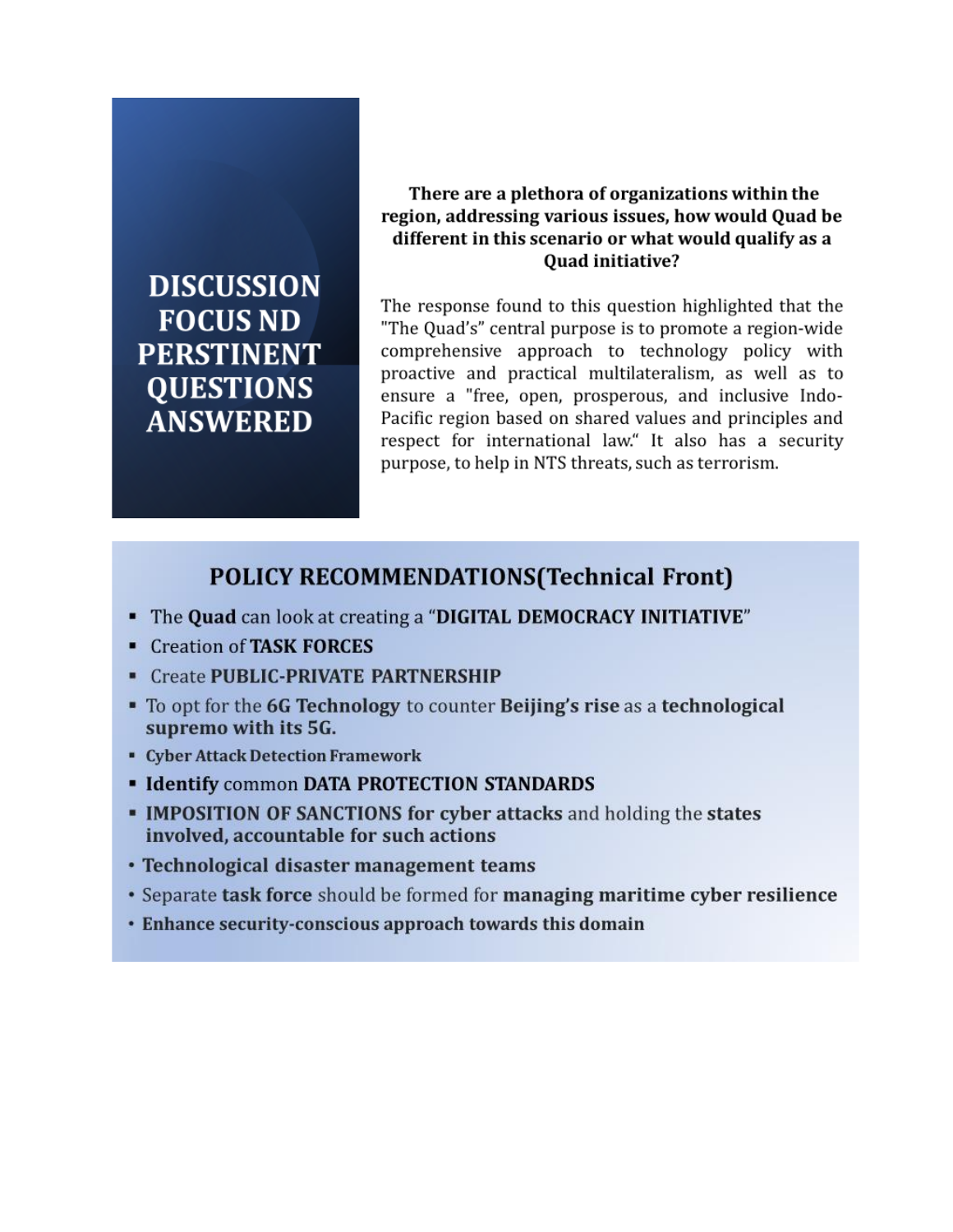# **POLICY RECOMMENDATIONS (ECONOMIC REFORMS)** 1. A trade component should be added to the Quad. (immediate basis) 2. Promotion of TRADE ARCHITECTURE amongst Quad nations 3. Making Quad nations to deepen their economic integration with each other 4. Quad countries might pave the way for the establishment of new supply networks throughout the vibrant Indo-Pacific region. 5. Small businesses and start up endeavors must be supported 6) Blue Economy must be promoted.

# Breakout 1, Group 3

Tech is nexus of security and economic concerns – easier to broach than either issue in isolation, and it will profoundly shape the trajectory of geopolitics in this century.

# **Four Pillars of Quad Strategy for Tech and Innovation**

- 1. Investing in infrastructure to narrow the digital divide in South and SEA
- 2. Coordinating rules of the road for the global governance of emerging technology
- 3. Supply chain diversity and digital infrastructure
- 4. Focus on generating societal benefits and social resilience

# **1. Narrowing the digital divide in South and SEA**

- Continue to promote public-private partnerships and government catalytic support (export finance, Development Finance Corporation)
- Open up Quad funding to have more flexible funding for soft and hard digital infrastructure
	- o In the US: earmark \$ allocated under the BUILD Act and DFC
	- o AUS-US-JP Trilateral Infrastructure Partnership inaugurated in 2019
		- Scale up funding authorized under this program, dedicate some funding to SEA countries
	- o Simultaneously: adopt low-cost approaches currently in India to improve access to internet and digital services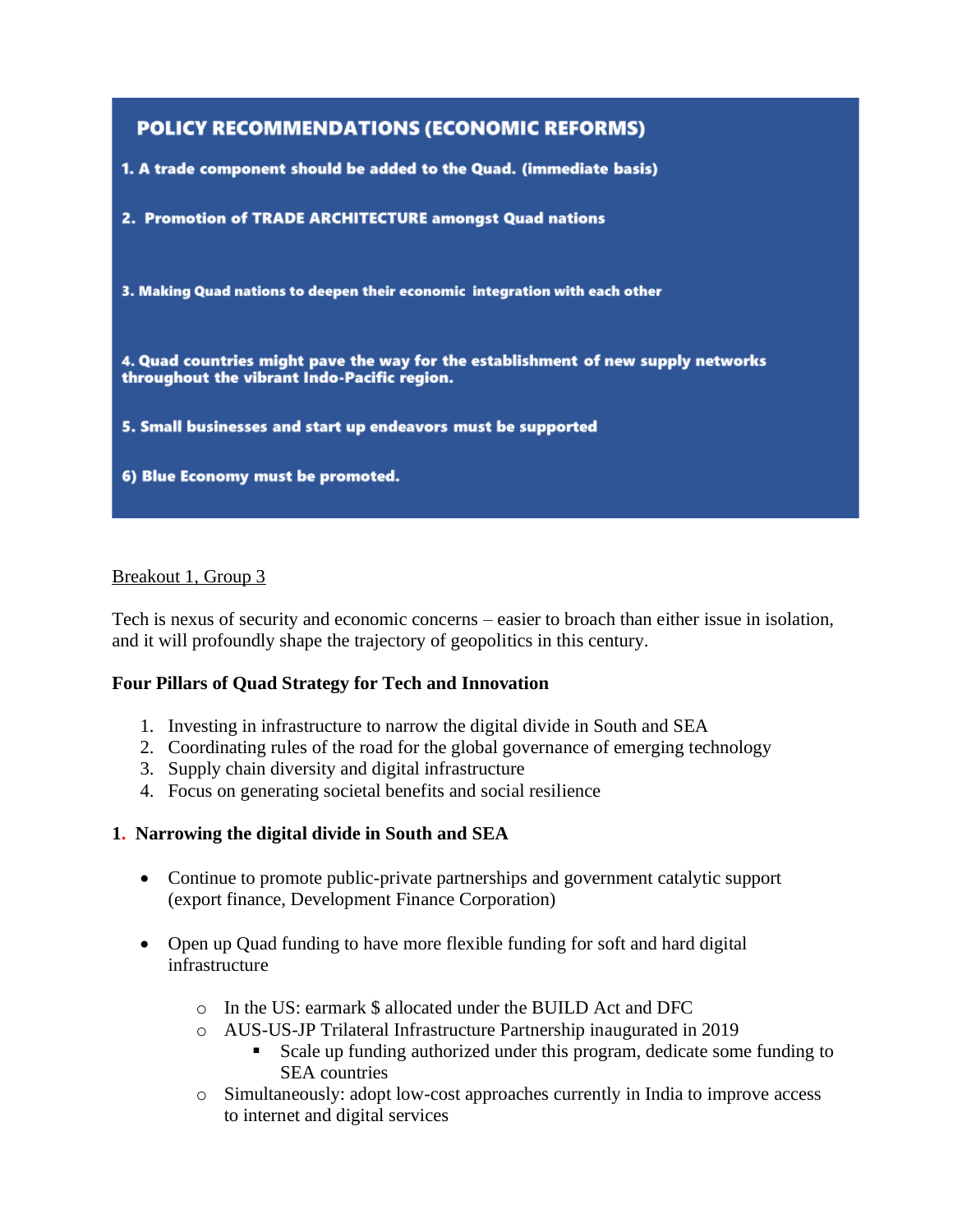- o Broker arrangements with private sector for access to cloud compute for higher education institutions
- Strengthen regional tech trade doubling down on the comparative advantage of Quadbased tech companies:
	- o Quality
		- **E** arguably win or equal on this
		- including 'walking the talk' on privacy and security
	- o Price is the deciding point
		- **Establish PPP.** Also room to lean into industrial policy. There's been a sea change in Washington, more political support for subsidies in strategic and sensitive industries.
		- **If we can't compete on hardware, then compete on standards, software and** platforms – divorcing digital platforms from physical ones.
			- But this struggles to compete with all-in-one packages advanced by Chinese companies.
	- o Trade opportunities and fairs. Create a competitive analogue to the World Internet Expo in China each year – rotate it between Quad states.

# **2. Coordinating rules of the road for the global governance of technology**

- Coordinated approaches to standards and international bodies (ITU and regional bodes) o Confident this is already occurring.
	- o Have the flexibility to bring in regional leaders like South Korea, which has
	- submitted standards to ITU for topics including quantum information science.
- Champion open standards, like OpenRAN architecture
	- o Promoting interoperability among private sector.

# **3. Supply chain diversity and infrastructure**

- Subsidise R&D for the next generation of technology to get ahead of the curve
	- o A) Quantum: standardize next generation of encryption protocols NIST in U.S. has already been leading this effort, but there are additional opportunities to accelerate this migration, and to ensure that products developed for mass market are quantum-resistant
		- $\blacksquare$  Maintain a high standard of privacy this has traditionally been a comparative advantage of companies in US, Japan.
	- o B) Biotech: invest in regional research centers to promote a sustainable, global bioeconomy
		- Food security is an issue endemic to South and Southeast Asia
		- **IMPACTE 1.5** Impacts to grain stocks and crop yields exacerbated by climate change in the next 20 years.
		- Quad states can pool investment in agriculture, synthetic biology create world-leading research programs and opportunities for social mobility in countries that are most affected by these issues.

# **4. Societal benefits and social resilience**

• Concerns